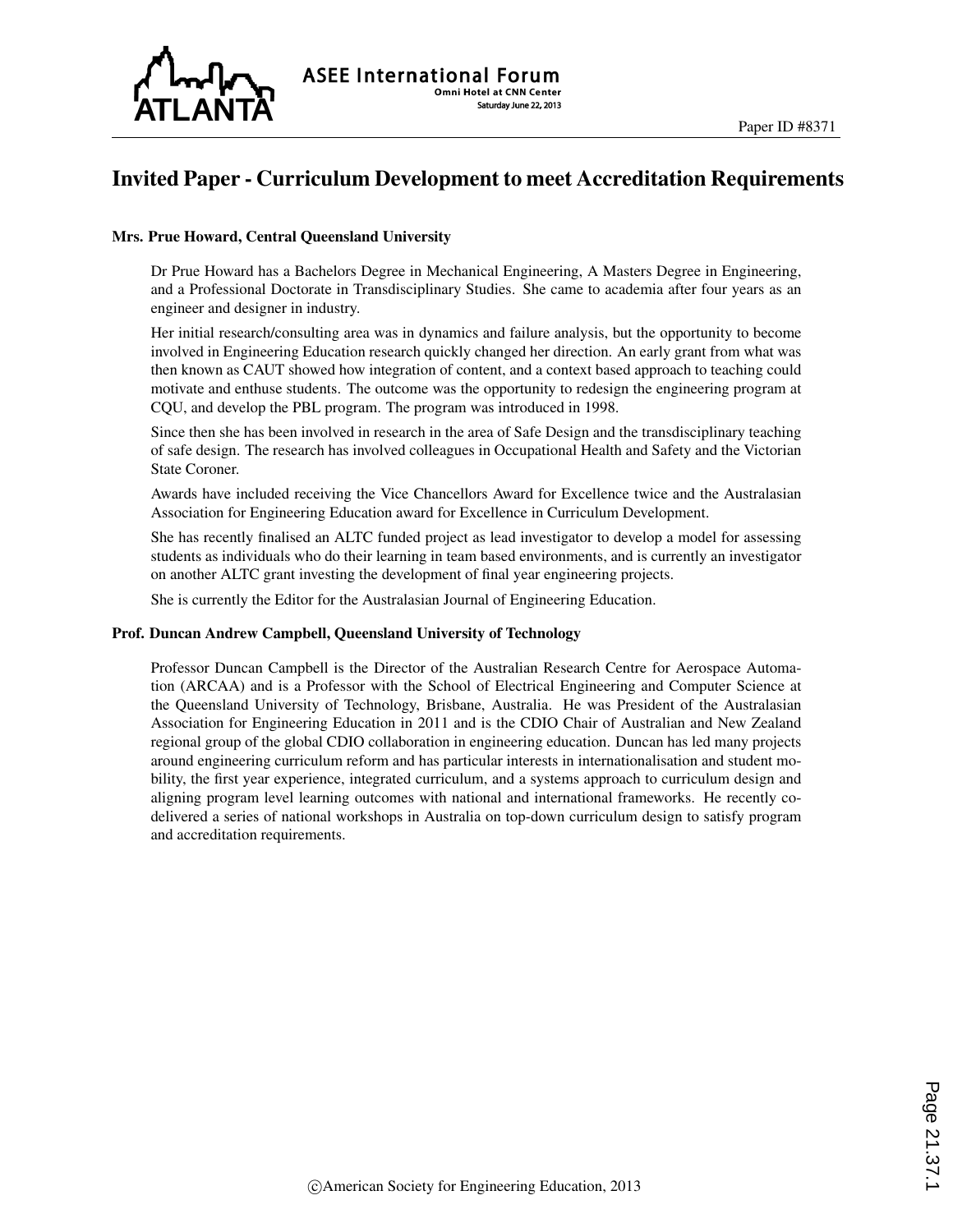## **Curriculum Development to meet Accreditation Requirements**

## **Introduction**

Engineering programs in Australia are accredited by the professional body, Engineers Australia. Graduate engineers cannot become a member of Engineers Australia unless they graduate from an accredited program. Additionally the ability to practice as an engineer in many other countries is governed by accreditation of the national professional body by international agreements such as the "Washington Accord". Therefore accreditation by Engineers Australia is a critical aspect of any engineering program within Australia.

Engineers Australia has been proactive in encouraging engineering faculties to develop programs that meet the needs of employers and the profession. Developments from the 1996 review of engineering education  $\frac{1}{1}$  changed the accreditation process from an input (content-based) approach to program development to an outcomes-based approach. This change allowed and encouraged a diversity of approaches to education, while attempting to ensure the same quality of outcome. Since that time, engineering programs throughout Australia have been attempting to implement the new requirements, which have required the use of constructive alignment of learning outcomes, learning and teaching activities and assessment. The recent ALTC-supported project "Engineers for the Future"<sup>2</sup> supported this requirement.

Although some institutions have implemented the changed curriculum in response to these developments, there has been little development of the learning and teaching knowledge and skills of academic staff. The concentration of across institution training and development in the area of outcomes based teaching within engineering has been with the Associate Deans and program Leaders. It has been assumed that these are the roles that need to understand the place of outcomes based education within the accreditation framework. These roles however are primarily management roles rather than leadership roles. The high workload of these roles in coordinating internal and external requirements for engineering programs, coupled with the latest trend of "mega faculties", where the Associate Dean may not even be an engineer, has meant that the leadership for learning and teaching does not truly reside with those roles.

## **Workshops for Outcomes based Education**

Outcomes based education is a pedagogical approach that targets the development of specific learning outcomes in students, within individual units as well as across all units in a particular course of study<sup>3</sup>. The Australian Engineering Accreditation Centre (AEAC) requires tertiary engineering programs to be able to demonstrate that they are delivering an outcomes based educational program in order to be formally accredited. Formal accreditation gives recognition of the professional status of graduates within Australia, but also within the international Washington Accord agreement.While this requirement for outcomes based education has been in place for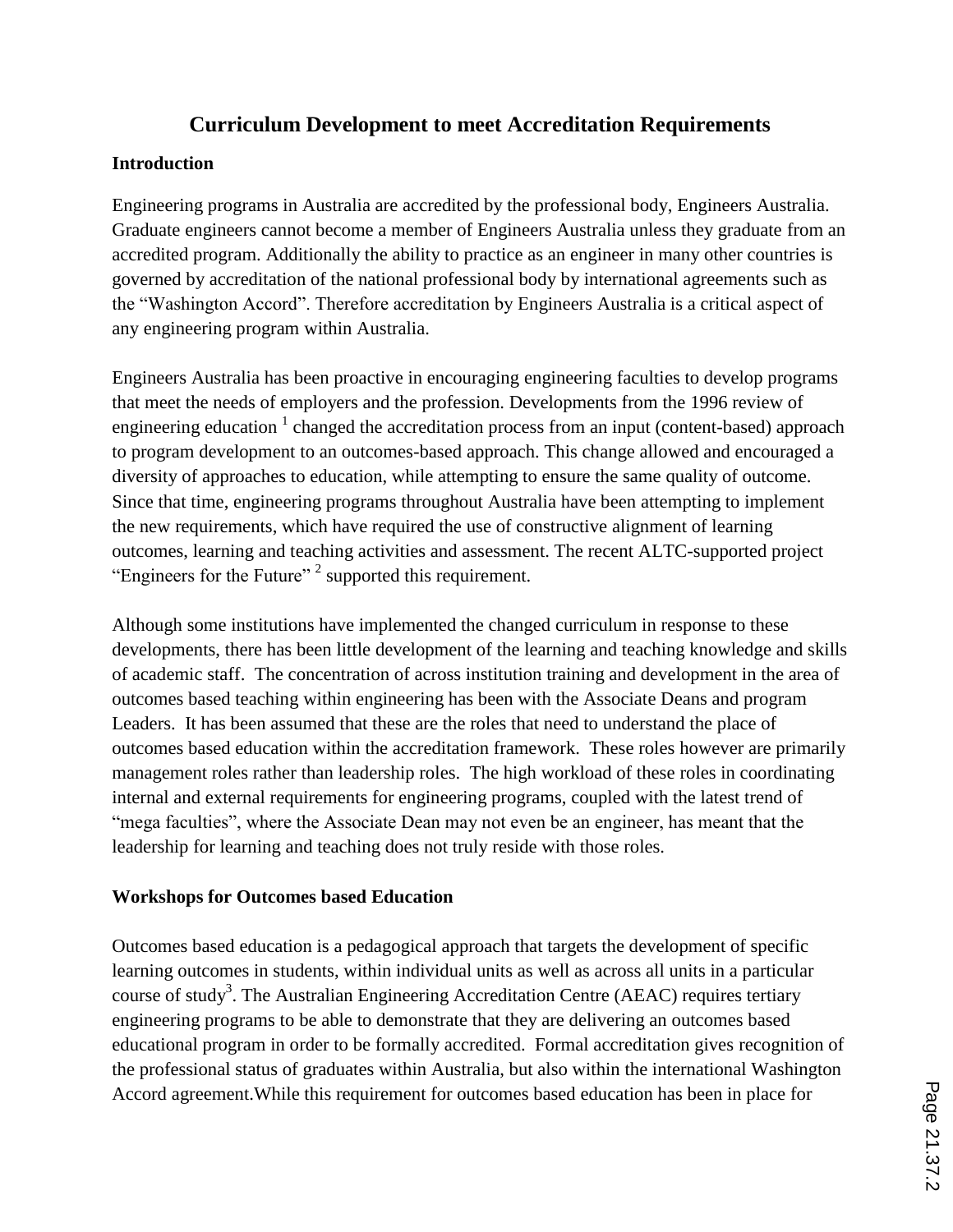more than a decade, staff are still struggling to implement outcomes based education in curriculum design and unit delivery.

To mark the formal launch of the new Engineers Australia Stage 1 Competency Standards, a series of national workshops sponsored by the Australian Council of Engineering Deans was conducted between July 2011 and February 2012 to examine the basis of the Standards and their role as a generic foundation for a systematic, outcomes-based approach to engineering education in the Australian context. While the AEAC had run workshops in previous years to inform faculties about the accreditation process, the outcomes for this series were to be different.

Previous workshops had been attended by Associate Deans and Program Leaders. These were typically the staff responsible for developing the accreditation documentation for their faculty. However, at the accreditation visits over a series of years, it had been noted that academic staff had found it difficult to fully participate, as they were unaware of the accreditation process, and quite often of the program details at their particular institution. Staff were very involved in their own subject areas, but lacked overall understanding of the entire degree program.

A major issue identified in previous accreditation visits was the lack of understanding of staff of outcomes based education and the curriculum design process. Evidence of how outcomes are developed is critical within the accreditation process, and staff need to be able to discuss how their individual courses contribute to the development of the stage 1 competencies.

The AEAC recognised that the workshops had to attract a different audience. The academic staff who were involved in developing and delivering curriculum needed to know about the accreditation process and aims, and to become aware of how their curriculum development could achieve the accreditation aims. To this end they approached the Australasian Association for Engineering Education for assistance in developing and running the new series of workshops across Australia.

Key staff from the AEAC, in conjunction with leading Australian engineering educators nominated by the Australasian Association for Engineering Education, discussed the requirements and decided on a back to basics approach. As the theoretical basis for outcomes-based curriculum is Bigg's model of Constructive Alignment<sup>4</sup>, the workshop curriculum development activities were developed to introduce constructive alignment. The workshops covered the following topics:

- Outcomes and implications of the recent review of the Stage 1 Competency Standards;
- Addressing the competencies through curriculum design and mapping (processes, examples and outcomes); and
- The Engineers Australia accreditation requirements and process.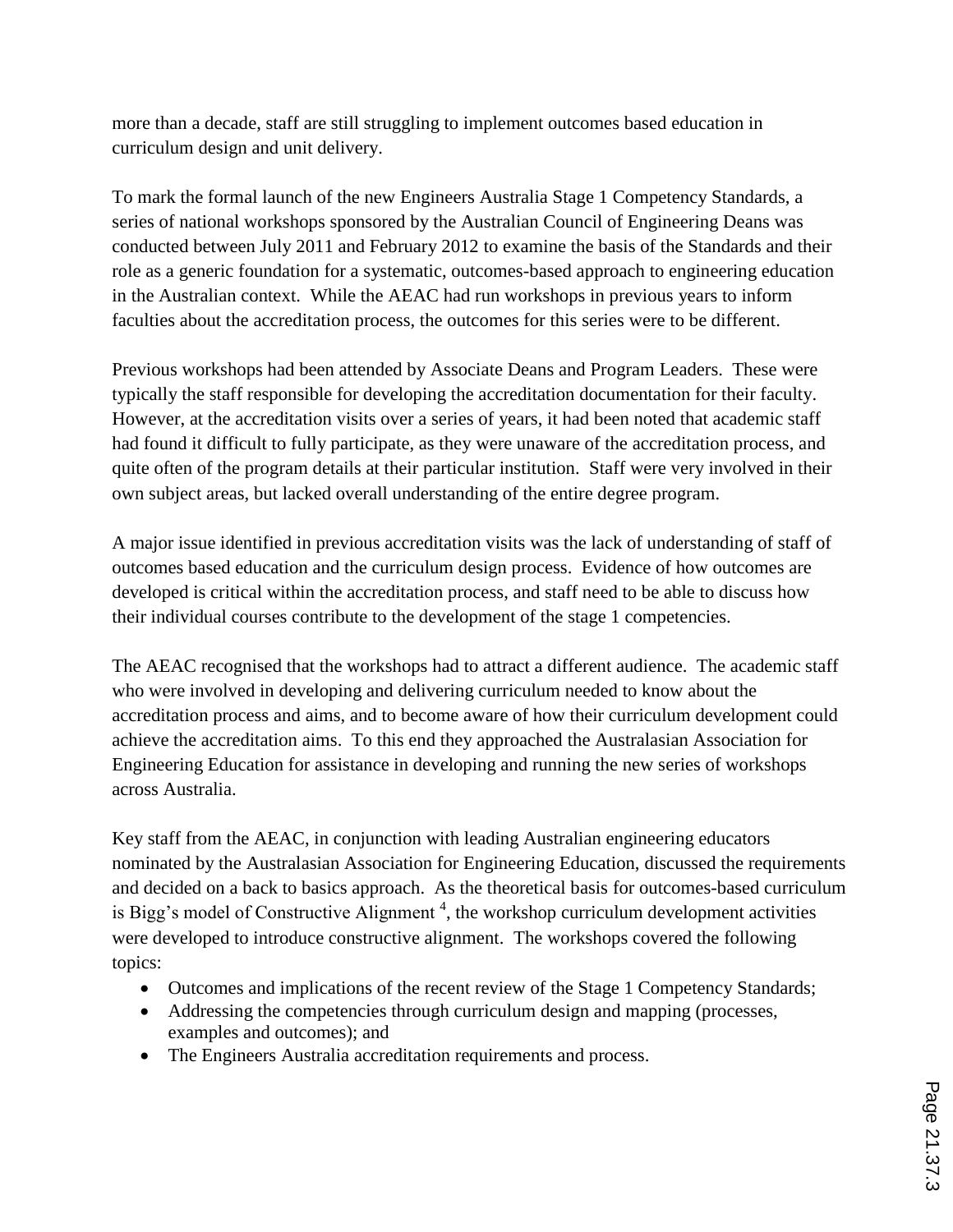The primary focus of the workshops was to build an appreciation and commitment to holistic and systematic educational development and delivery. The workshops were used as a space to support faculty development in the area of curriculum development. An invitation to attend one of the workshops was offered to all members of academic and professional staff primarily focussed on engineering programs or involved in the accreditation process at all universities in Australia This included:

- Members of teaching teams;
- Unit (subject) coordinators;
- Program Leaders;
- Associate Deans (Learning and Teaching);
- Staff involved in upcoming Engineers Australia accreditation visits;

# *The Workshops*

Entitled, "Addressing the Standards through the Curriculum", the workshop had an objective of "building an appreciation and commitment to holistic and systematic educational development and delivery". The topics covered were:

- Outcomes and implications of the recent review of the Stage 1 Competency Standards;
- Addressing the competencies through curriculum design and mapping (processes, examples and outcomes); and
- The Engineers Australia accreditation requirements and process.
- $\bullet$

The curriculum design and mapping activities were introduced over a 3 hour session, and included:

- Top–down curriculum design, constructive alignment and addressing the competencies
- Exemplars and competency mapping activities
- Group work themed by institution/program
- Closing the loop Reporting back and reflections

The workshop introduced outcomes based education by considering some of the common responses to the topic:

- But I teach teamwork in  $1<sup>st</sup>$  year, why do it again?
- But I already have too much content in my subject [to fit professional competencies]
- But students need to know it [the content I am expert in]

The activities focused around 3 key concepts

- 1. Learning Outcomes
- 2. Developmental levels (or levels of attainment)
- 3. Constructive alignment

Outcomes based education requires the developer to be conscious of all three of these issues. A big step for many academics is the understanding of learning outcomes as opposed to content knowledge. The first 2 points are inextricably linked. It had also been observed through accreditation visits that many of the issues with outcome based education development were based in individual academics focusing on their subject matter in isolation. So in the workshops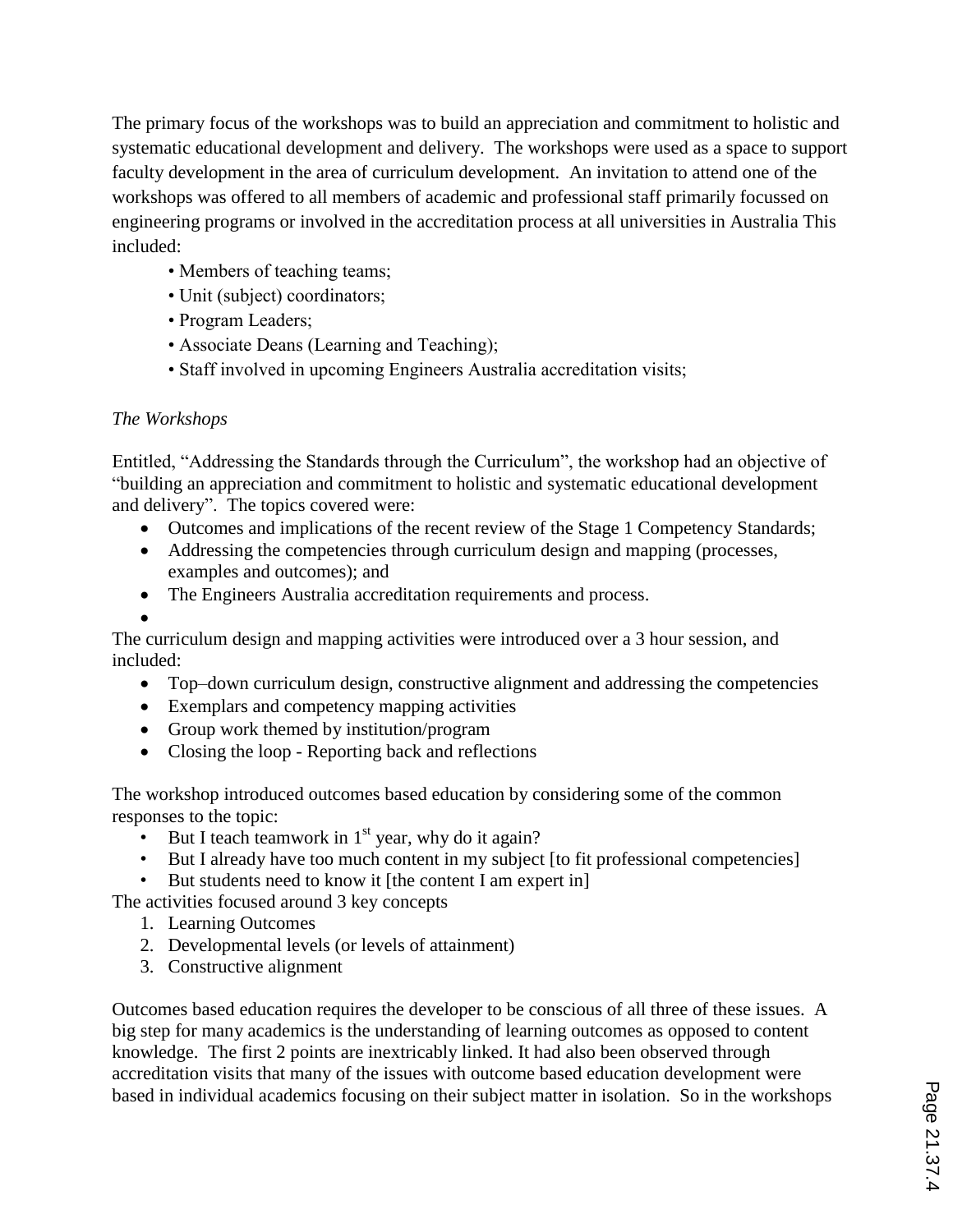the curriculum design process was introduced with the concept of a Learning Outcomes Continuum (fig 1 below)



Fig 1. – Learning Outcomes Continuum

• The developmental levels were further discussed starting with a range of possibilities such as Bloom's educational objectives, and the CDIO proficiencies (fig 2 below). The interesting element of this discussion for participants was when they were asked – "In consideration of the Stage 1 Competencies, consider how many you consider yourself to be a leader or innovator (read expert)?".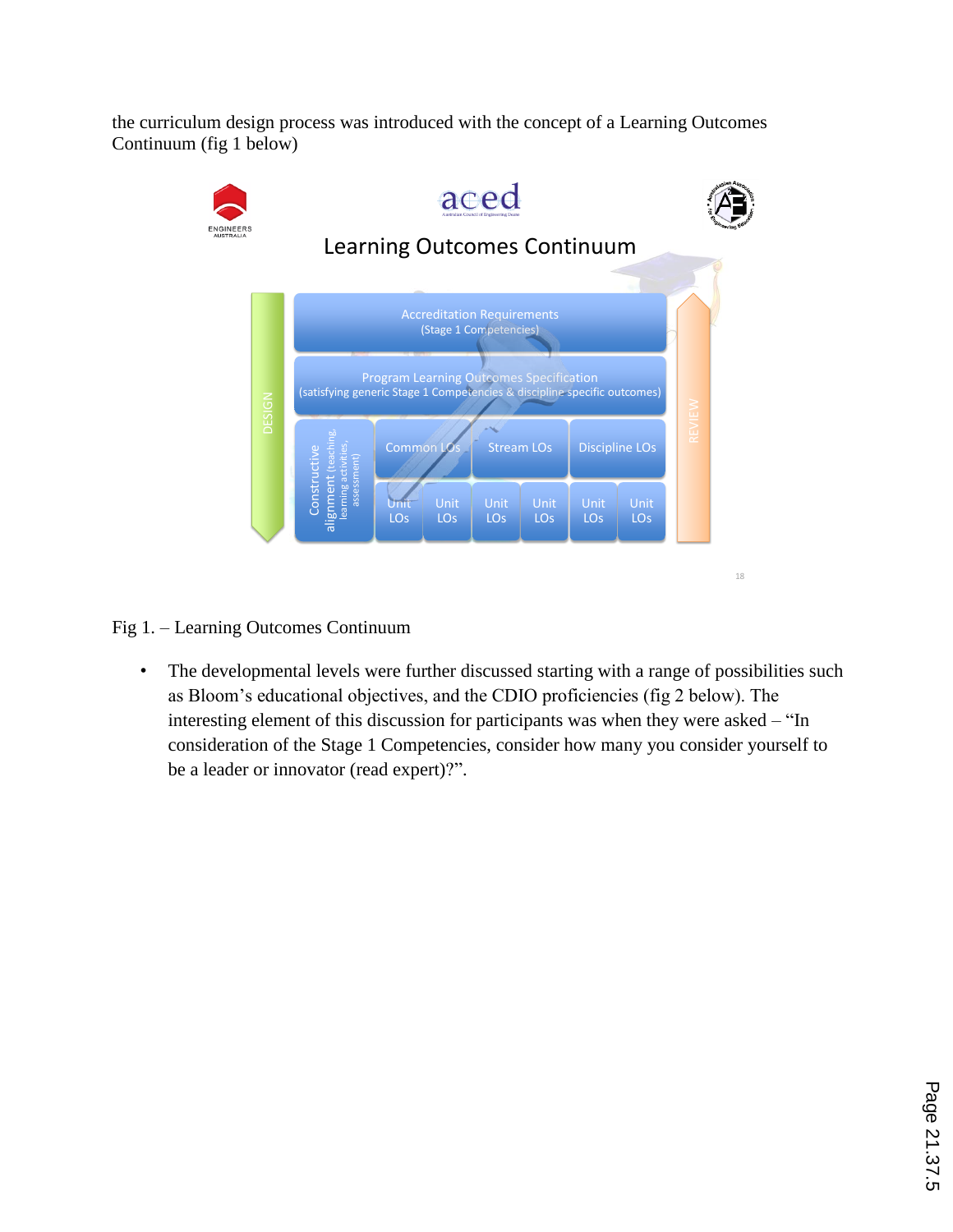

• All competencies develop as a continuum

| <b>BLOOM'S EDUCATIONAL</b><br><b>OBJECTIVES</b> | <b>CDIO PROFICIENCY</b>                                                                                  |
|-------------------------------------------------|----------------------------------------------------------------------------------------------------------|
| Knowledge                                       | 1 To have experienced or been exposed to<br>2 To be able to participate in and contribute to<br>$\cdots$ |
| Comprehension                                   | 3 To be able to understand and explain                                                                   |
| Application<br>Analysis                         | 4 To be skilled in the practice or<br>implementation of                                                  |
| Synthesis<br>Evaluation                         | 5 To be able to lead or innovate.                                                                        |

Fig 2. Outcome Developmental Levels

26

Participants were then asked to consider one of the subjects that they teach into, and identify the learning outcomes, establish how they do (or could) achieve constructive alignment for that course. They were then asked to map that one subject to the engineers Australia competency standards.

## **Outcomes**

Many participants struggled with differentiating learning outcomes from tasks. Many staff were still content focused rather than outcome focused. While the workshop had introduced them to the concepts of outcomes based learning, it was going to take some time for them to be able to assimilate it into their practice.

It was observed through several other projects, the Australian Learning and Teaching Council (ALTC) project "Assessing individuals who learn in a team environment"<sup>5</sup> , and the ALTC project "Curriculum renewal in engineering through theory-driven evaluation"<sup>6</sup>, that there is a lack of awareness of, or application of, the educational concepts by engineering educators to produce outcomes based education in alignment with EA accreditation guidelines. This was evident even amongst some academics with a genuine interest in engineering education. These educational concepts include the constructive alignment of learning outcomes, teaching and learning activities, and outcomes based assessment. This is a necessary starting point for the development and delivery of an outcomes based education.

The overarching observation from the three projects, is that the lack of awareness or application of outcomes based teaching and learning can be found across a range of academic levels, and across a range of institutions and regions. It was further observed that staff struggled to articulate